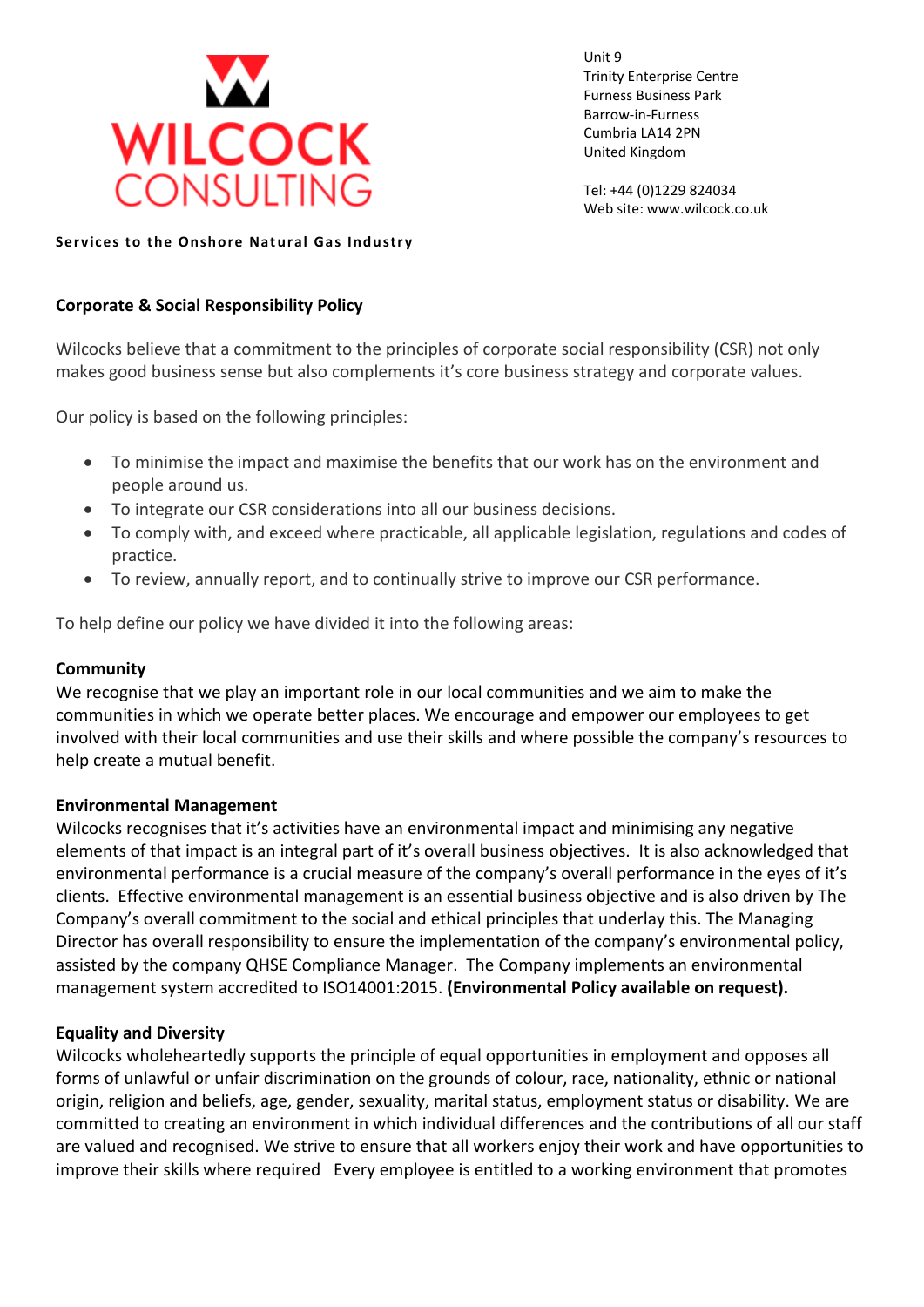dignity and respect to all. No form of intimidation, bullying or harassment will be tolerated. (**Equality and Anti-harassment Policy available on request).**

#### **Labour Standards**

It is the company's policy to ensure that the selection, recruitment and employment of all staff employed by the company and all consultants placed by the company with clients is fully in accordance with all international labour standards and is in full compliance with all applicable UK legislation. In addition, it is the company's policy to assess it's own limited number of suppliers and sub-contractors to ensure that, as far as is applicable, similar standards are achieved by them. **(Labour Standards Policy available on request).**

# **Working Hours**

The company has procedures in place to ensure compliance with the Working Time Regulations and has procedures to monitor hours worked and to respond to any potentially excessive working. **(Labour Standards Policy available on request).**

# **Prevention of Child Labour**

Children (defined as those under the age of 16) are not employed by the company unless this is part of a temporary work experience type activities which have been agreed with the parents/carers of the child and the education provider. Under these circumstances the health, safety and moral well being of the child is assured in accordance with the company's health and safety policy. Recruitment procedures for consultants to be placed with clients ensure that it is not possible for placements to be given to anyone of school age. **(Labour Standards Policy available on request).**

#### **Modern Slavery**

Wilcock Consultants continues to recognize its responsibility to address and mitigate the risk of modern slavery and human trafficking in its operations. Procedures and responsibilities to ensure compliance with the UK Modern slavery Act 2015 are incorporated into the company's accredited quality management system and are subject to internal and external audit in accordance with that system. **(Labour Standards Policy, Modern Slavery & Human Trafficking Statement available on request).**

# **Health & Safety**

The health, safety and welfare of employees, project staff and of consultants placed by the Company with clients, in terms of occupational health and safety and work related road safety, is of prime importance to The Company and is essential to the efficient operation of its undertaking, as are the health and safety of anyone else affected directly by the Company's operations. The responsibility for occupational health and safety and work related road safety rests upon all sectors and levels of management, and The Company will ensure that this policy is pursued throughout the organisation. The Company commits to compliance with all relevant health and safety legislation and will take all reasonably practicable precautions to ensure the health, safety and welfare at work of its employees. **(Health & Safety Policy available on request).**

# **Bribery & Corruption**

The company will not tolerate bribery or allow improper offers or payments to or from it's employees or consultants working on behalf of the company or consultants placed by the company with clients, where these relate to the duties/ responsibilities associated with that placement. The company considers it's reputation for ethical behaviour, it's ability to protect client confidentiality and it's ability to demonstrate the implementation of an effective Anti-Corruption Programme to be crucial in relation to meeting it's clients' requirements. **(Bribery and Corruption Policy available on request).**